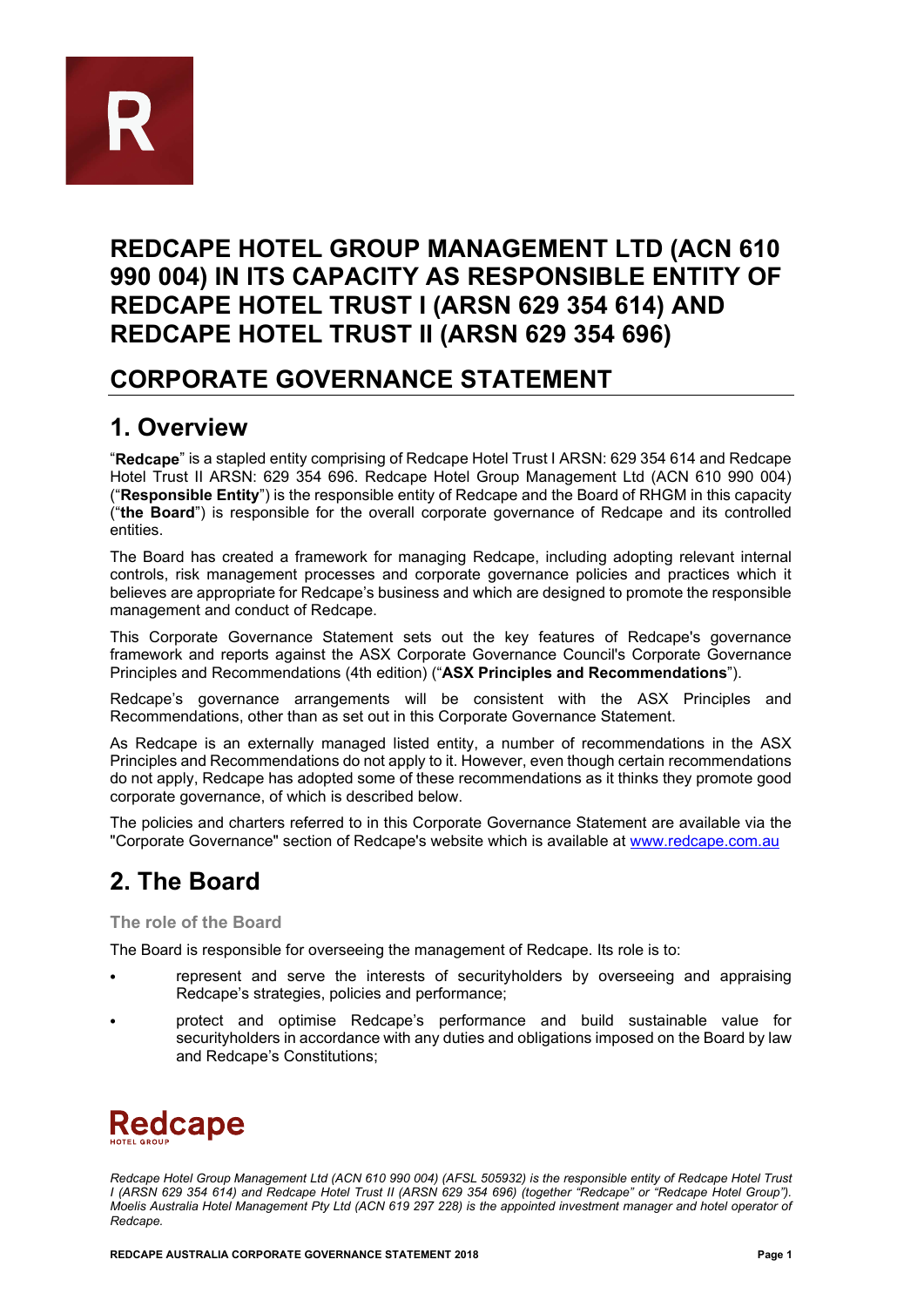- set and monitor compliance with Redcape's governance framework; and
- ensure securityholders and other stakeholders are kept informed of Redcape's performance and major developments.

While the Board retains ultimate responsibility for the strategy and performance of Redcape, the dayto-day operations of Redcape is managed by, MA Hotel Management Pty Ltd (**MAHM**) in accordance with the terms of its appointment as investment manager and hotel operator of Redcape. MAHM is a wholly owned subsidiary of Moelis Australia Limited ("**Moelis Australia**").

MAHM's Chief Executive Officer (**CEO**) acts as the CEO of Redcape and is a Director on the Board of the Responsible Entity. As manager of Redcape, MAHM and its management team ("**Redcape Management**"), including the CEO, act as the management team of Redcape and have delegated authority to make decisions in relation to the day to day management of Redcape and its assets and operations including appointment of advisors and approval of hotel level business plans and operating budgets.

The diagram below summarises Redcape's governance framework.



The Company Secretary is accountable directly to the Board, through the Chair, on all matters to do with the proper functioning of the Board.

### **Composition of the Board**

As at the date of this statement, the Board is comprised of five Directors, being three independent Non-executive Directors, and two Executive Directors (including the CEO).

The current membership of the Board is set out in the table below.

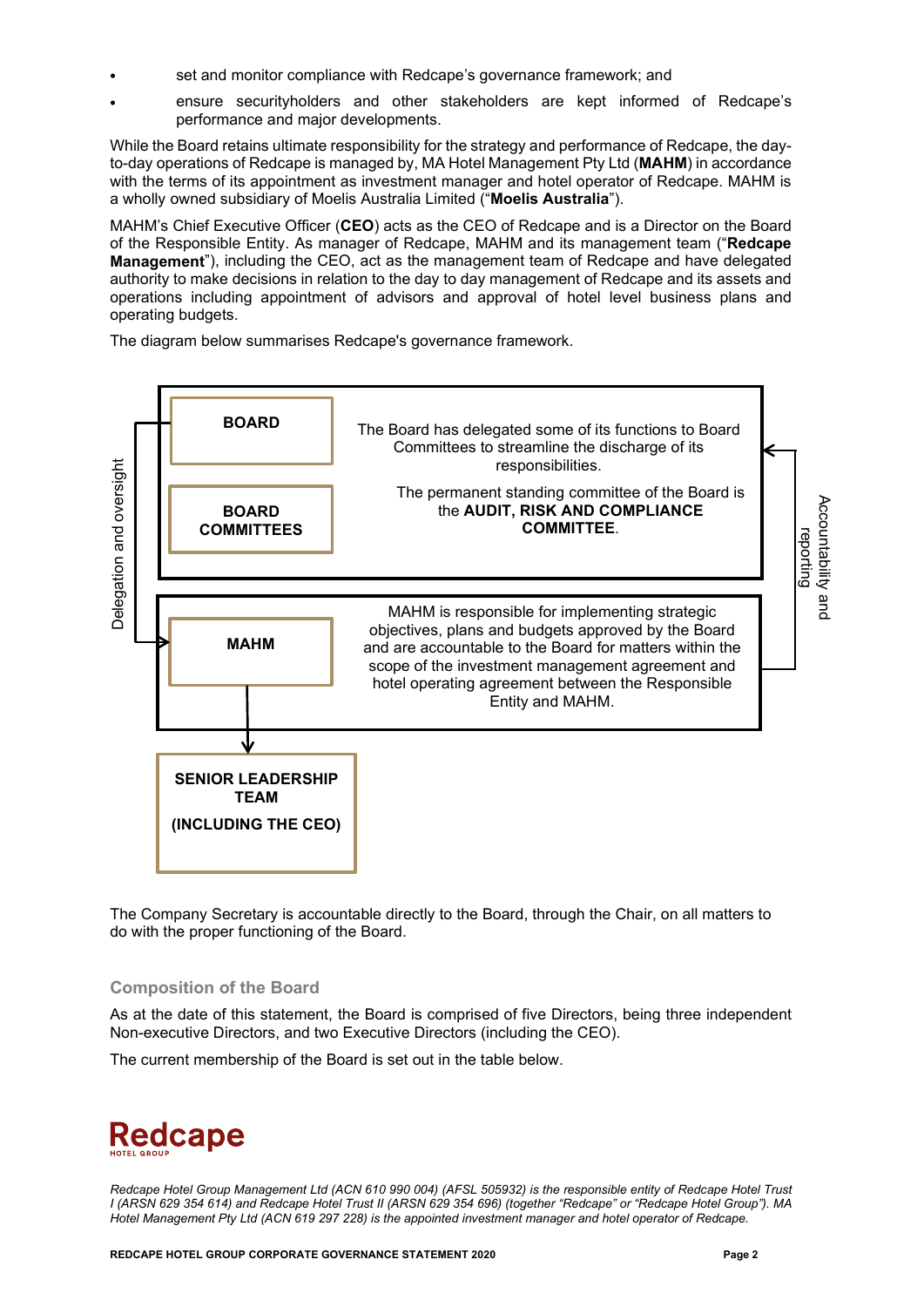| <b>Director</b>    | <b>Position</b>                                            | <b>Appointed</b>  |
|--------------------|------------------------------------------------------------|-------------------|
| Nicholas Collishaw | Chairman and Independent Non-<br><b>Executive Director</b> | 27 September 2018 |
| David Groves       | Independent Non-Executive Director                         | 27 September 2018 |
| Andrew Ireland     | Independent Non-Executive Director                         | 29 October 2018   |
| Daniel Brady       | Non-Executive Director and CEO                             | 29 October 2018   |
| Hugh Thomson       | Non-Executive Director                                     | 26 February 2016  |

Details of the qualifications, experience and expertise of each Director is set out in Redcape's latest Annual Report dated August 2020 and is available on Redcape's website.

### **Director independence**

The Board considers an independent director to be a Non-Executive Director who is not an employee or director of:

- an entity related to the Responsible Entity (including Moelis Australia and its subsidiaries);
- any Redcape group entity; or
- any entity appointed as manager of Redcape from time to time (currently this is MAHM),

and who is free of any business or other relationship that could materially interfere with, or could reasonably be perceived to interfere with, the exercise of their unfettered and independent judgement

The Board will consider the materiality of any given relationship on a case-by-case basis. The Board reviews the independence of each Director in light of interests disclosed to the Board from time to time.

The Board considers that Nicholas Collishaw, David Groves and Andrew Ireland are independent. The Board considers that Daniel Brady and Hugh Thomson are not independent as they are employed by entities related to the Responsible Entity in an executive capacity.

The Board is currently comprised of a majority of independent directors. The Board considers that each Board member continues to bring objective and independent judgment to make decisions in the best interests of all securityholders and in accordance with their duties as Directors.

### **Director selection and succession planning**

As Redcape is an externally managed listed entity, it does not need to follow the recommendations in the ASX Principles and Recommendations which recommend the establishment of a nomination committee. Furthermore, the Board does not consider it appropriate to constitute a nomination committee for the Responsible Entity, given that the Responsible Entity is a subsidiary of Moelis Australia.

Moelis Australia is responsible for overseeing the appointment of Directors to the Board of the Responsible Entity. Moelis Australia will set the composition and membership criteria as well as the guidelines for director selection in consultation with the Board of the Responsible Entity.

The following Board composition and membership criteria have been adopted for the Board of the Responsible Entity:

- the Board is to comprise a minimum of three and a maximum of ten directors;
- directors nominated for appointment require approval by Moelis Australia;
- a majority of the directors must be independent;
- the Board is to comprise directors with an appropriate range of qualifications and expertise;
- the Chairman of the Board will be appointed by Moelis Australia; and

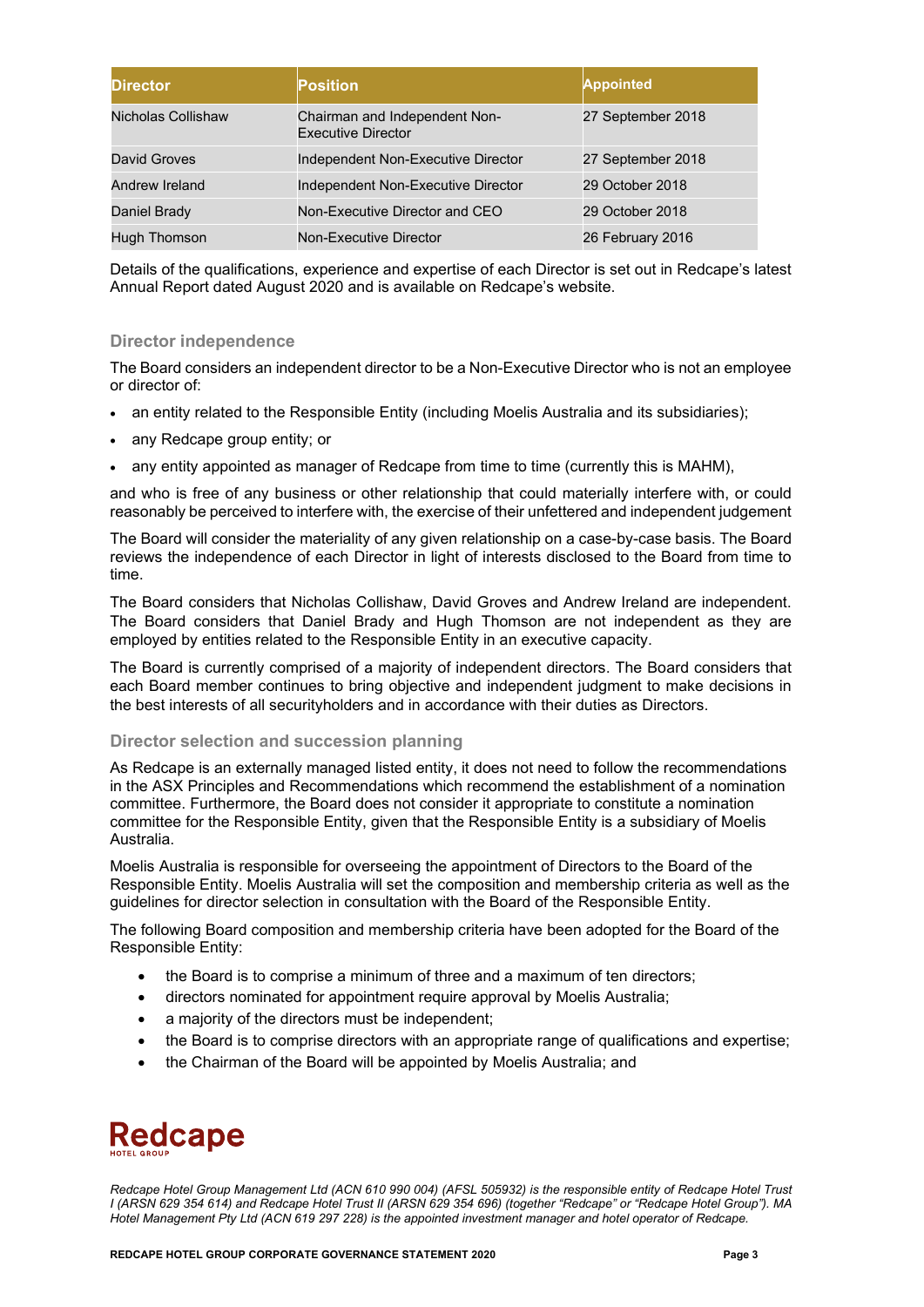• directors will be required to submit for re-appointment by Moelis Australia every three years. Any securityholder feedback or recommendations on director re-appointment are not binding on the Responsible Entity or Moelis Australia, but any such feedback is a matter to which Moelis Australia will have regard in considering the continuation of a director appointment.

In addition, the following guidelines apply to director selection and nomination to the Board:

- integrity;
- particular expertise (sector and functional) and the degree to which they complement the skill set of the existing Board members;
- reputation and standing in the market; and
- in the case of prospective independent directors, actual and perceived independence from Moelis Australia.

The present size of the Board will be reviewed to ensure that it remains appropriate for the nature of Redcape's business and strategy in the year ahead.

### **Mix of skills and diversity on the Board**

The following table sets out the skills, experience and diversity of the five members of the Board. The Board believes that its membership should comprise directors with an appropriate mix and diversity of skills, professional experience, tenure and personal background.

| <b>Skills and</b><br>experience                               | <b>Explanation</b>                                                                                                                                                                                                | No. of<br><b>Directors (out</b><br>of 5) |
|---------------------------------------------------------------|-------------------------------------------------------------------------------------------------------------------------------------------------------------------------------------------------------------------|------------------------------------------|
| <b>Business</b><br>development and<br>strategy                | Senior executive experience developing and<br>directing the strategy of an organisation to assist with<br>the Board's review of strategy                                                                          | 5                                        |
| Management and<br>leadership                                  | Experience in leading and managing diverse<br>businesses and high performing teams of people to<br>assist in attracting and retaining high performance<br>executives                                              | 5                                        |
| <b>Financial acumen</b>                                       | Financial literacy assists in the understanding of<br>financial reporting and capital management<br>strategies                                                                                                    | 5                                        |
| <b>Financial services</b><br>industry experience              | Experience in a senior position within financial<br>services assists in understanding and reviewing the<br>Company's businesses and strategy                                                                      | $\overline{4}$                           |
| Investment banking/<br>financial markets/<br>funds management | Experience in a senior position within these sectors<br>assists in understanding and reviewing the<br>Company's businesses and growth strategy                                                                    | 3                                        |
| Corporate<br>Governance<br>including risk<br>management       | Experience in developing strategy, policies and<br>frameworks to support sound corporate governance<br>including identifying and monitoring material risks in<br>a complex organisation                           | 5                                        |
| Accounting and law                                            | Accounting and legal qualifications and/or<br>experience provide the Board with financial and legal<br>& compliance expertise in overseeing the integrity of<br>the financial reporting and meeting the Company's | $\overline{2}$                           |

# **Redcape**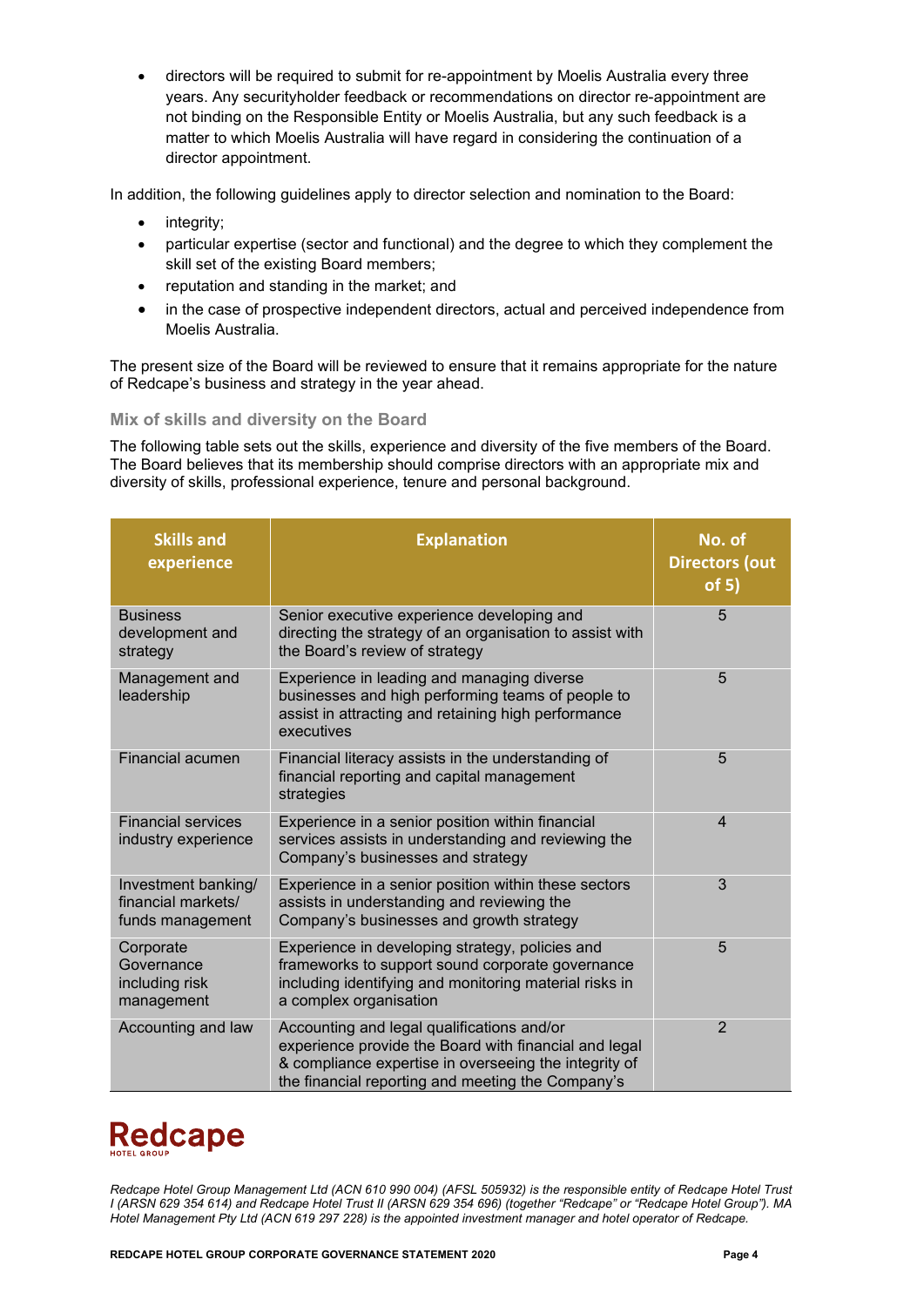| <b>Skills and</b><br>experience | <b>Explanation</b>                                        | No. of<br><b>Directors (out</b><br>of 5) |
|---------------------------------|-----------------------------------------------------------|------------------------------------------|
|                                 | legal and compliance requirements in regulated<br>markets |                                          |

#### **Appointment agreements**

Each non-executive Director appointed to the Board will be required to enter into a formal agreement which sets out the key terms and conditions of their appointment including the term, time commitment, remuneration, requirement to comply with directors' duties as well as the Board's policies in place from time to time.

#### **Induction and ongoing professional development opportunities**

All new Directors participate in an induction process. The induction process includes meetings with key executives and Redcape Management, the provision of key materials relating to Redcape including business descriptions, strategic plans, financial forecasts and core corporate governance policies, and meetings with other executive and non-executive Directors**.** The Board also offers appropriate professional development opportunities for Directors to ensure that they are kept up to date with developments in the industry. Redcape Management also briefs the Board on relevant industry, regulatory and legal developments. Additionally, Redcape Management will provide each director with a copy of all material market announcements promptly after they have been made.

### **3. Board Committees**

The Board from time to time establishes committees to streamline the discharge of its responsibilities.

The Board has established a permanent standing Audit, Risk & Compliance Committee. The Committee has a formal charter which sets out matters relevant to its composition, responsibilities and administration which is available on Redcape's website.

**Audit, Risk and Compliance Committee**

The table below sets out the composition and key responsibilities of the Audit, Risk and Compliance Committee.

| <b>Composition</b>                                                                                           | <b>Members</b>                                                                  | <b>Responsibilities</b>                                                                                                                                                                                                                                                                                                                                                            |
|--------------------------------------------------------------------------------------------------------------|---------------------------------------------------------------------------------|------------------------------------------------------------------------------------------------------------------------------------------------------------------------------------------------------------------------------------------------------------------------------------------------------------------------------------------------------------------------------------|
| The Committee<br>must consist of:<br>an<br>independent<br>Chair<br>a minimum of<br>3 members of<br>the Board | <b>Nicholas</b><br>Collishaw<br>David<br>Groves<br>(Chair)<br>Andrew<br>Ireland | The Committee's key responsibilities and functions are to:<br>oversee the Company's relationship with the external<br>auditor and the external audit function generally;<br>oversee the preparation of the financial statements<br>and reports;<br>oversee the Company's financial controls and<br>systems; and<br>manage the process of identification and management<br>of risk. |

Non-Committee members, including other Directors, members of Redcape Management and the external auditor, may attend meetings of the Committee by invitation of the Committee Chair. The

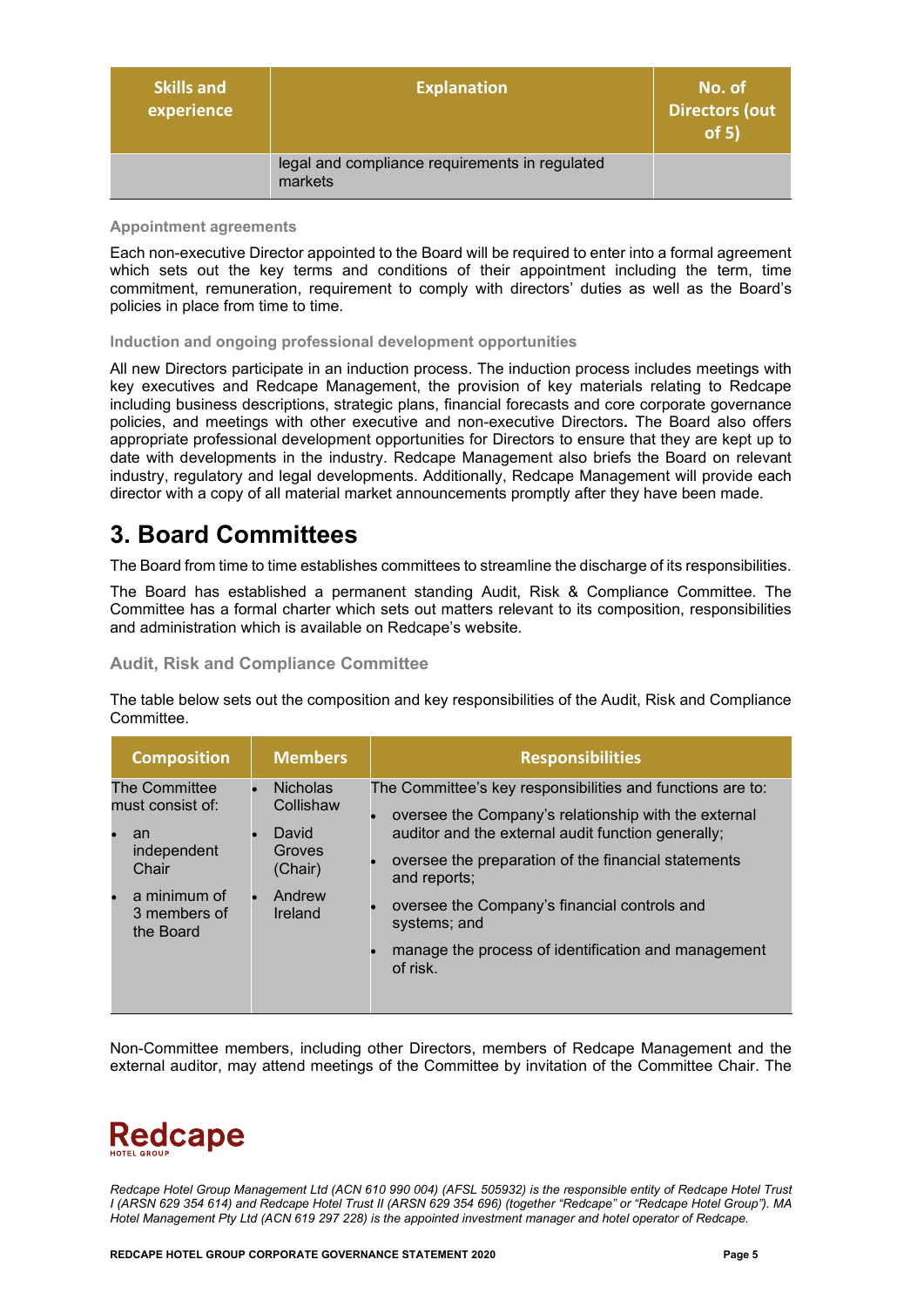Committee has rights of access to Redcape Management and auditors without management present, and rights to seek explanations and additional information from both management and auditors.

Individual attendance of Committee Members at Committee Meetings for the year ending 30 June 2020 is disclosed in Redcape's Annual Report.

**Responsibilities in relation to the external audit**

The Audit, Risk and Compliance Committee provides a link between the Company's external auditor, the Board and Redcape Management. It also has the responsibility (subject to Corporations Act requirements) for the appointment, terms of engagement and compensation for the external auditor. The Committee will also evaluate the effectiveness of the annual audit and the independence of the external auditor.

The Committee's role in relation to the internal audit function is discussed on page 7 of this Corporate Governance Statement.

### **4. Performance evaluation**

**Board performance evaluation process** 

Moelis Australia has established the following performance evaluation processes for the Board, Committees and individual Directors of the Responsible Entity:

- on an annual basis, Directors will provide feedback to Moelis Australia in relation to the performance of the Board, its Committees and individual Directors;
- each Committee will provide feedback to Moelis Australia in terms of a review of its own performance;
- feedback will be collated by Moelis Australia, and discussed with the Board as appropriate, with consideration being given as to whether any steps should be taken to improve performance of the Board or its Committees;
- the CEO will also provide feedback from Redcape Management to Moelis Australia in connection with any issues that may be relevant in the context of the Board performance review.

Performance evaluations will take place annually in accordance with the processes described above.

#### **Senior executive performance evaluation process**

MAHM is the appointed investment manager and hotel operator of Redcape. The Board will monitor MAHM's performance in accordance with the terms of the Investment Management Agreement and Hotel Operating Agreement between Redcape and MAHM.

The performance of senior executives all of whom are employees of MAHM (being Redcape Management) is assessed on an annual basis by Moelis Australia in accordance with Moelis Australia's policies and processes. The Board of the Responsible Entity will provide feedback to Moelis Australia on the performance of Redcape Management to assist with Moelis Australia's evaluation process.

### **5. Remuneration**

#### **Remuneration committee**

As Redcape is an externally managed listed entity, it does not need to follow the recommendation in the ASX Principles and Recommendations which recommend the establishment of a remuneration committee. Furthermore, the Board does not consider it appropriate to constitute a remuneration committee as Redcape does not itself employ any senior executives and is not responsible for the remuneration of the Directors.

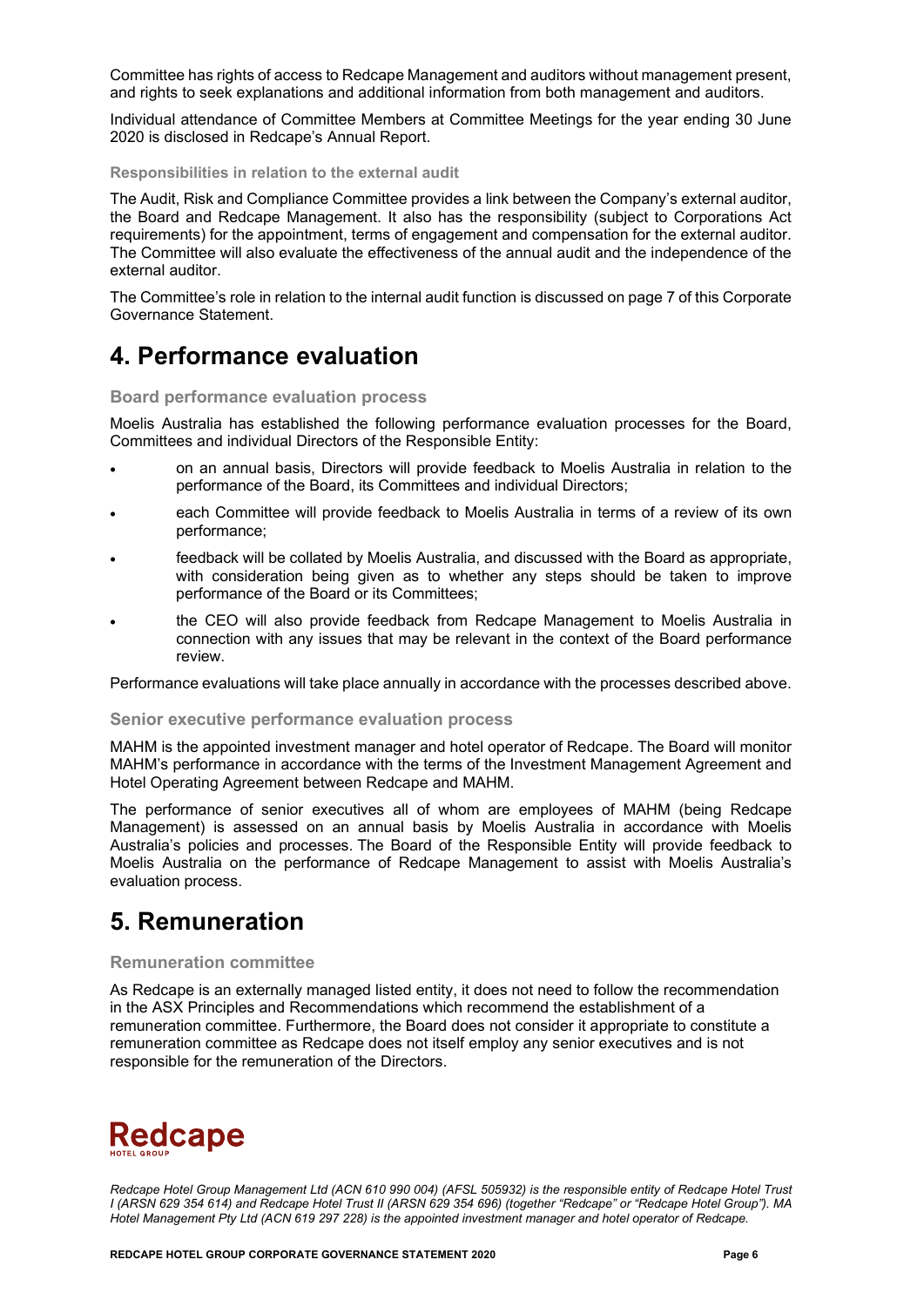Fees payable to MAHM as the appointed investment manager and hotel operator of Redcape are summarised on the Redcape Website. Redcape is undertaking a review of its website and will set out the fees payable to MAHM on a separate page of the "Governance" section of its website.

The Responsible Entity is a subsidiary of Moelis Australia, and as Redcape will be managed externally by Moelis Australia, the appointment and remuneration of the Directors of the Responsible Entity and Redcape Management is the responsibility of Moelis Australia. Accordingly, the ASX Principles and Recommendations relating to remuneration are not relevant to Redcape.

Redcape has adopted two equity based incentive plans for the benefit of its employees (all of whom are hotel venue staff). The terms of these plans are available on the Redcape Website The terms of Redcape's Rights Plan and the Employee Plan provide that participants must not enter into any transactions to hedge their economic exposure to Redcape securities received under the Rights Plan and/or the Employee Plan.

### **6. Risk framework**

### **Risk identification and management**

The Audit, Risk & Compliance Committee assists the Board with regard to oversight of Redcape's risk management practices by reviewing and reporting to the Board that the Committee has, at least annually, reviewed Redcape's risk management framework to satisfy itself that it continues to be sound and effectively identifies all areas of potential risk.

In line with the ASX Principles and Recommendations, Redcape's risk management framework will be reviewed annually.

The Board seeks to take and manage risk in ways that will generate and protect securityholder value and recognises that the management of risk is a continual process and an integral part of the management and corporate governance of the business.

The Board acknowledges that its reputation is of great importance and it has an obligation to all stakeholders, including Redcape securityholders, customers, employees, contractors and the wider community and that the efficient and effective management of risk is critical to Redcape meeting these obligations and achieving its strategic objectives.

### **Internal audit**

Redcape does not currently have an internal audit function. Instead, Redcape Management, working with external advisors as appropriate, oversees the adequacy and effectiveness of the Company's systems of risk management, internal control and governance, and provides recommendations to improve the efficiency and effectiveness of these systems and processes.

In addition, the Audit Risk & Compliance Committee monitors and reports to the Board that:

- adequate policies and processes have been designed and implemented to manage identified risks; and
- proper remedial action is undertaken to redress areas of weakness.

### **Business and sustainability risks**

The Board and Redcape Management are committed to building a sustainable business that appropriately manages economic, environmental and social sustainability risks. Redcape's Management with the assistance of the Audit Risk & Compliance Committee, identifies and manages these risks in accordance with Redcape's overall risk management policies and framework.

The Audit, Risk & Compliance Committee has identified the following key economic, environmental and social sustainability risks and will update the Board, at least annually, on the management of these sustainability risks:

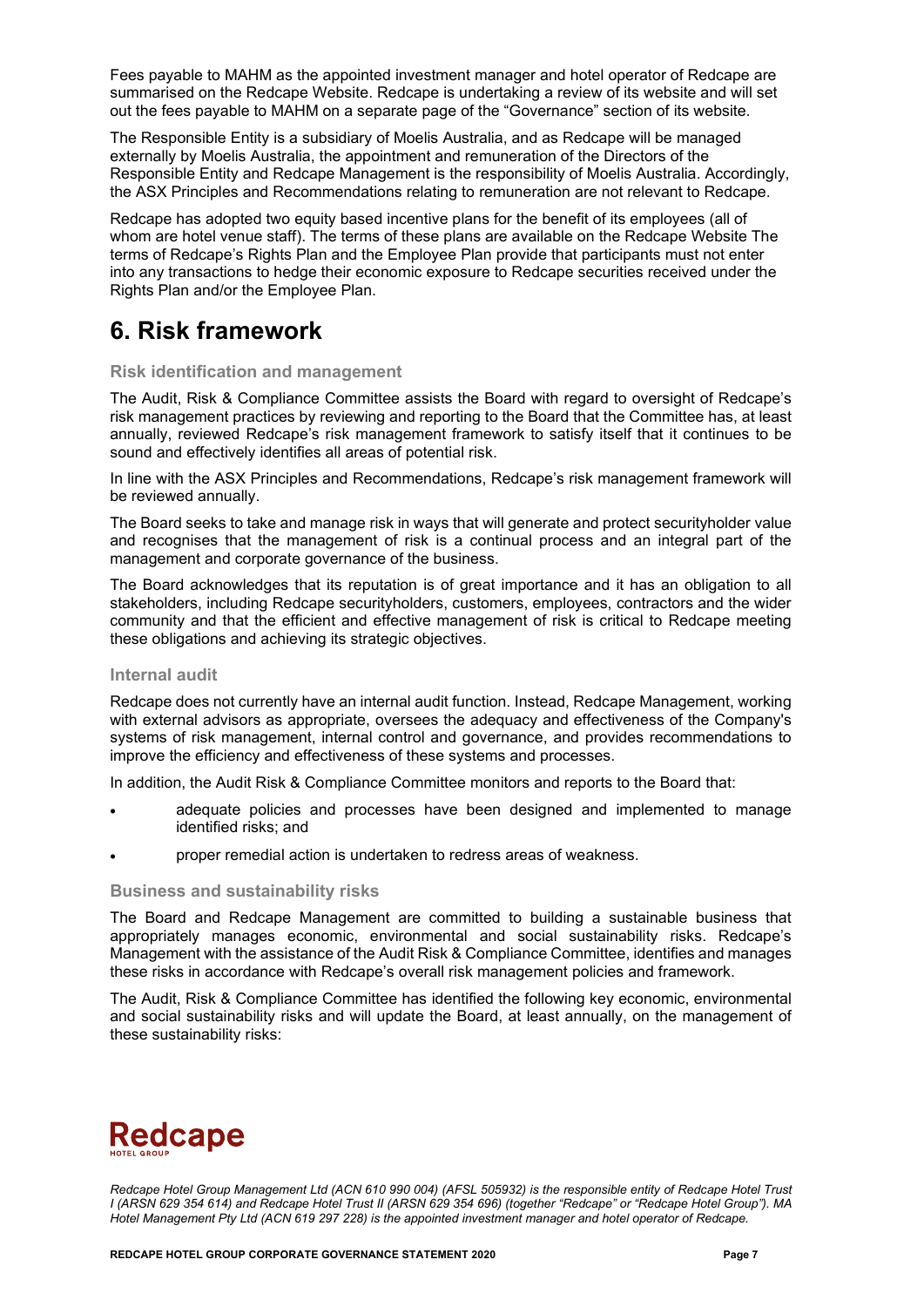| <b>Type of risk</b>                                     | <b>Category of risk</b> | <b>Managed through</b>                                                                                                            |
|---------------------------------------------------------|-------------------------|-----------------------------------------------------------------------------------------------------------------------------------|
| Unfavourable economic<br>impacts (globally and locally) | <b>Fconomic</b>         | Senior executive monitoring<br>and reporting<br>Disciplined capital<br>management                                                 |
| Investment management and<br>acquisitions               | <b>Fconomic</b>         | Robust due diligence<br>Budgeting and forecasting<br>management<br>Regular monitoring and<br>reporting from Redcape<br>Management |
| Regulatory risk                                         | Fconomic/Social         | Code of Conduct<br>Risk management<br>framework<br>Compliance policies                                                            |
| <b>Reputational risk</b>                                | Social/Economic         | Code of Conduct<br>Risk management<br>framework<br>Compliance policies                                                            |
| People - attraction and<br>retention of talent          | Social                  | Diversity and Inclusion<br>Policy<br>Redcape employee<br>incentive plans<br>Code of Conduct                                       |

Given the nature and size of Redcape's business and operations, it does not have any material environmental sustainability risks.

### **Financial statements declarations**

The CEO and CFO of Redcape will provide a written certificate to the Board in respect of Redcape's half year and full year statutory accounts that:

- in their opinion, the financial records of Redcape have been properly maintained and the statutory accounts comply with the relevant accounting standards and other mandatory reporting requirements and give a true and fair view of the financial position and performance of Redcape; and
- their opinion has been formed on the basis of a sound system of risk management and internal control which is operating effectively.

### **7. Governance policies**

### **Diversity and Inclusion Policy**

The Board believes that diversity is an important component of Redcape's ability to attract, retain, motivate and develop the best talent, create an engaged workforce, deliver the highest quality service to its customers, and continue to grow the business profitably.

The Board has adopted a Diversity and Inclusion Policy which sets out its commitment to increasing workplace diversity across all levels of Redcape. The Diversity Policy applies to all Redcape employees. Redcape Management all of whom are employees of MAHM, are subject to the diversity policy of Moelis Australia as amended from time to time.

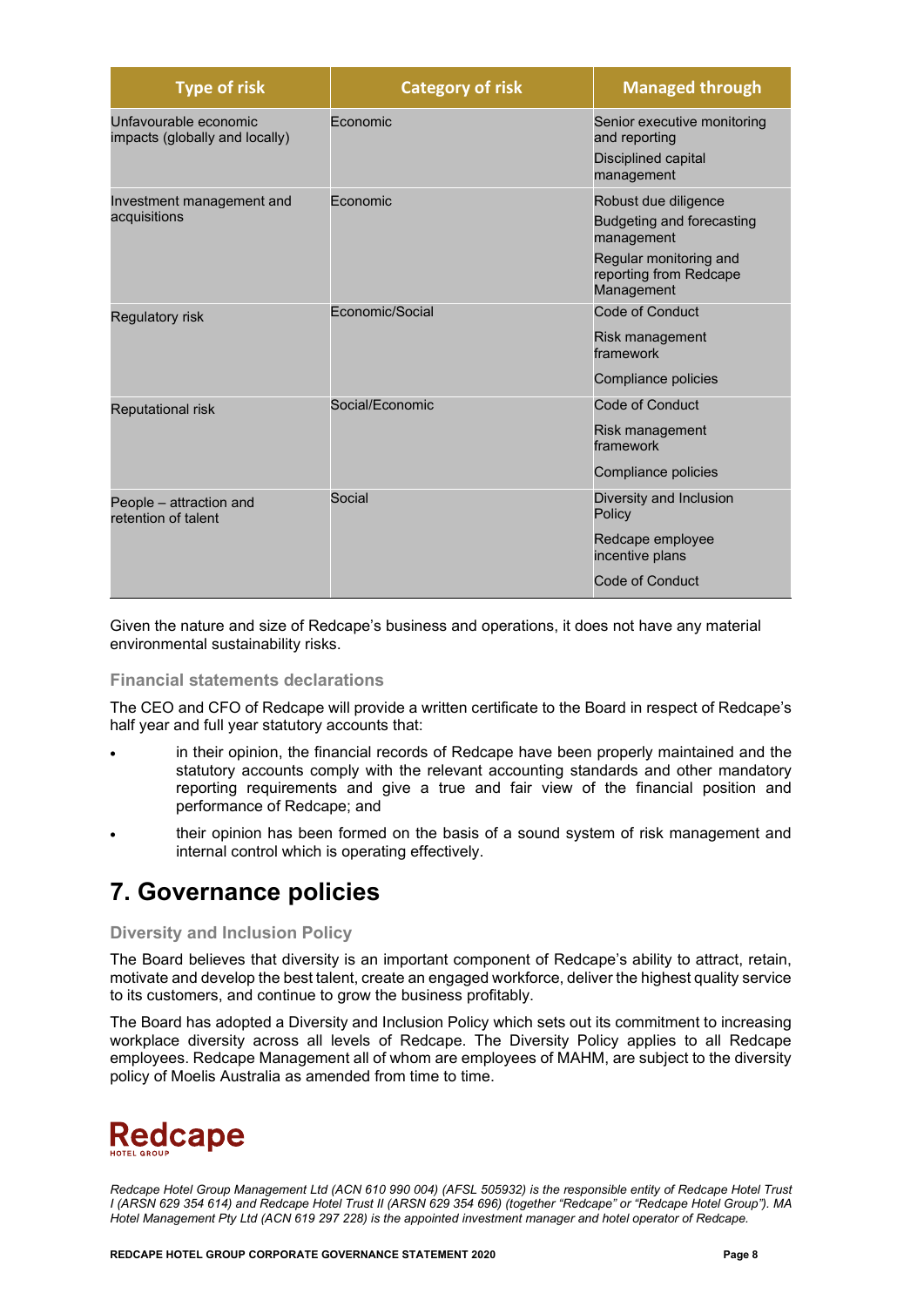Under the Diversity Policy, Redcape will aim to achieve greater diversity by setting objectives at all management and leadership levels, broadening the field of potential candidates for positions and promoting the benefits of workplace diversity to all its employees.

### *Measurable objectives*

The Board is committed to the maintenance and promotion of workplace diversity to ensure a discrimination-free workplace. Encouraging diversity drive's better idea generation and enhances Redcape's ability to attract, retain and develop the best talent. The Board's vision for diversity incorporates a number of different factors, including gender, ethnicity, disability, age, and educational experience. Redcape's Diversity Policy can be accessed at on its website.

The representation of women employed by Redcape continues to be higher than men in total, however women are proportionally less in Redcape Management, defined as the Venue Manager role, the most senior role in a Redcape Venue.

The Board has committed to increase the proportion of women in Redcape Management as part of a longer-term strategy that includes both recruitment and development.

The components of the strategy are:

- To ensure active efforts are made in all Venue Manager recruitment activities to:
	- o Seek out and include high quality external women candidates; and
	- o To encourage high quality internal women candidates from our pool of Assistant Managers to apply for role;
- Provide development opportunities for our current Venue Managers, and in particular our women Venue Managers to increase their retention and commitment to Redcape; and
- To actively develop a pipeline of future Venue Managers that will support the growth in venues and the representation of women in Redcape Management. A nine month leadership development program for business leaders has is now running with the first 17 leaders graduating from the program that covers managing teams to finance and more; and
- To actively promote positive outcomes for women in the gaming, hospitality and gaming related industries and in support of this Redcape has actively partnered with the non-profit Women in Gaming & Hospitality Australasia.

The Board in considering its composition and the principles outlined in Redcape's Diversity Policy, will seek to appoint a female Director to the Board in the year ahead.

#### *Gender diversity data*

The gender diversity data of the Board and Redcape Management are set out as follows:

| Level/Role               | ⊾Men\ | Women |
|--------------------------|-------|-------|
| Responsible Entity Board | 100%  | 0%    |
| Redcape Management*      | 85%   | 15%   |

**\***Redcape Management in the table means Venue Managers, the most senior role at a Redcape Venue.

At the venue level the future pipeline for Venue Managers is strong with women now having a representation of 51% at the Assistant Manager level.

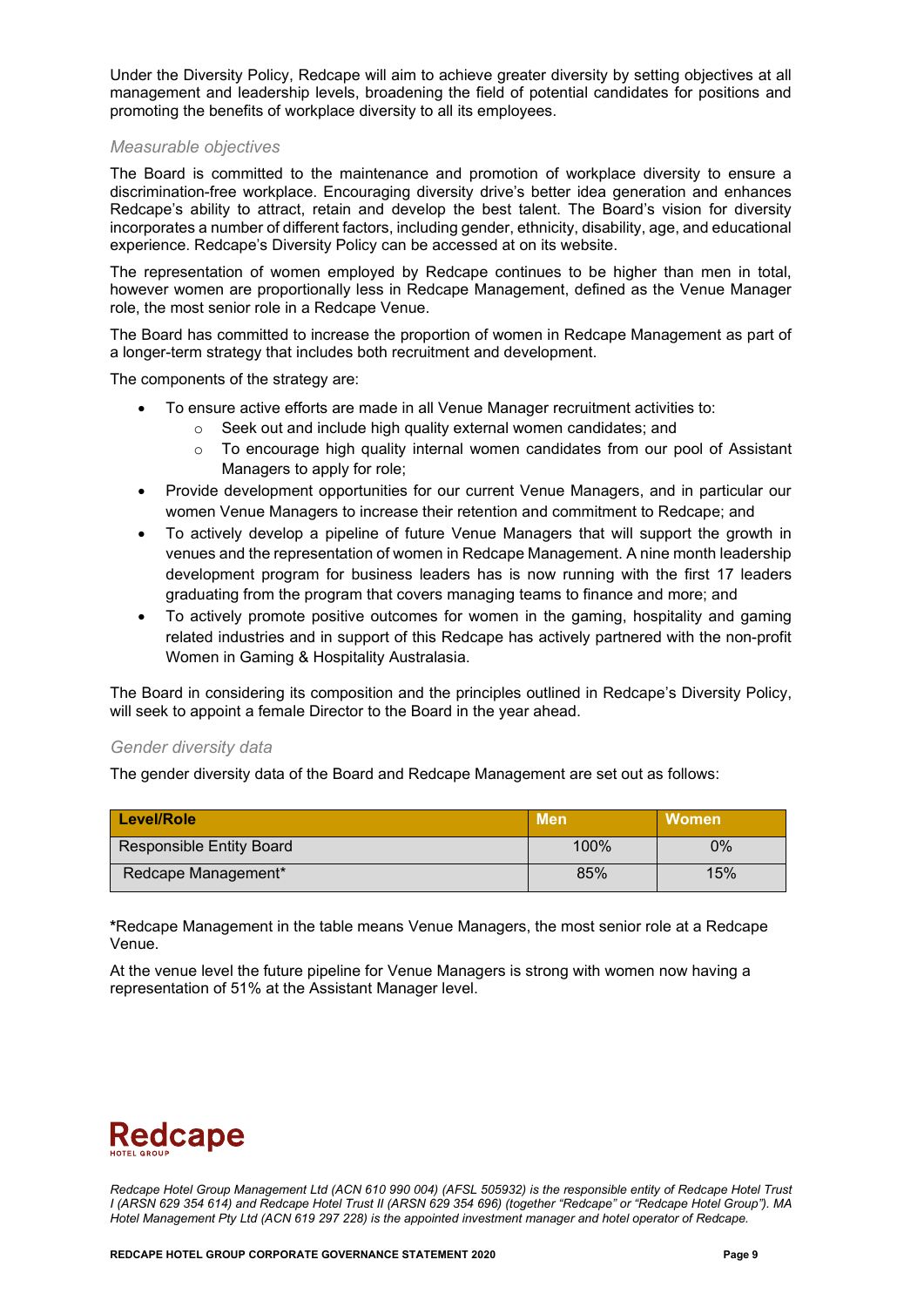### **Values and Code of Conduct**

The Board is committed to a high level of integrity and ethical standards in all business practices. The Board has endorsed and adopted Redcape's Code of Conduct which addresses matters relevant to Redcape's legal and ethical obligations and standards it expects from its Directors, officers and employees. The Code of Conduct outlines its requirements with respect to relationships, compliance with laws and ethics, conflicts of interest, confidentiality, use of Redcape's assets and competition. Directors will be notified of any material breaches of the Code of Conduct.

The Board has also formulated a "Statement of Values" for Redcape which along with the Code of Conduct, is available on Redcape's website.

### **Securities Dealing Policy**

The Board has adopted a Securities Dealing Policy in respect of Redcape that explains the types of conduct in relation to dealings in its own securities that are prohibited and establishes procedures for the buying and selling of its securities that protects the Responsible Entity, Redcape, the Directors and Redcape's employees and senior executives against the misuse of information, which could materially affect the value of Redcape's securities. The Redcape Securities Dealing Policy applies to all Redcape employees as well as the Directors of the Responsible Entity, all employees of MAHM and all of Redcape's senior executives.

### **Disclosure Policy**

The Board is committed to complying with its disclosure obligations under the Corporations Act and the ASX Listing Rules to keep the market fully informed of information which may have a material effect on the price or value of Redcape's securities.

The Board has adopted a Disclosure Policy which reinforces its commitment to continuous disclosure obligations in respect of Redcape and describes the processes in place that enables it to provide securityholders with timely disclosure in accordance with those obligations.

#### **Whistleblower and Anti-Bribery and Corruption policies**

The Board has also adopted Whistleblower and Anti-Bribery and Corruption policies, both of which are available on its website. MAHM will ensure that the Board is informed of any material breaches of these policies.

#### **Communications with securityholders**

The Board is committed to:

- communicating openly and in a timely manner with its securityholders;
- keeping securityholders informed of all major developments affecting the state of affairs of Redcape;
- encouraging two-way communication with securityholders; and
- providing the market and other interested stakeholders with access to information about Redcape from time to time.

The Board communicates information regularly through a range of platforms and publications, including its website, the ASX Market Announcements Platform and its annual and half-yearly reports.

As Redcape is comprised of two registered managed investment schemes, it is not required to hold an Annual General Meeting of securityholders. In the event that Redcape does hold securityholder meetings, the Responsible Entity will arrange for substantive resolutions to be decided by poll (rather than by show of hands and. invite securityholders to submit questions in advance and will seek to facilitate and encourage participation at the meeting. Contact details for investor relations and